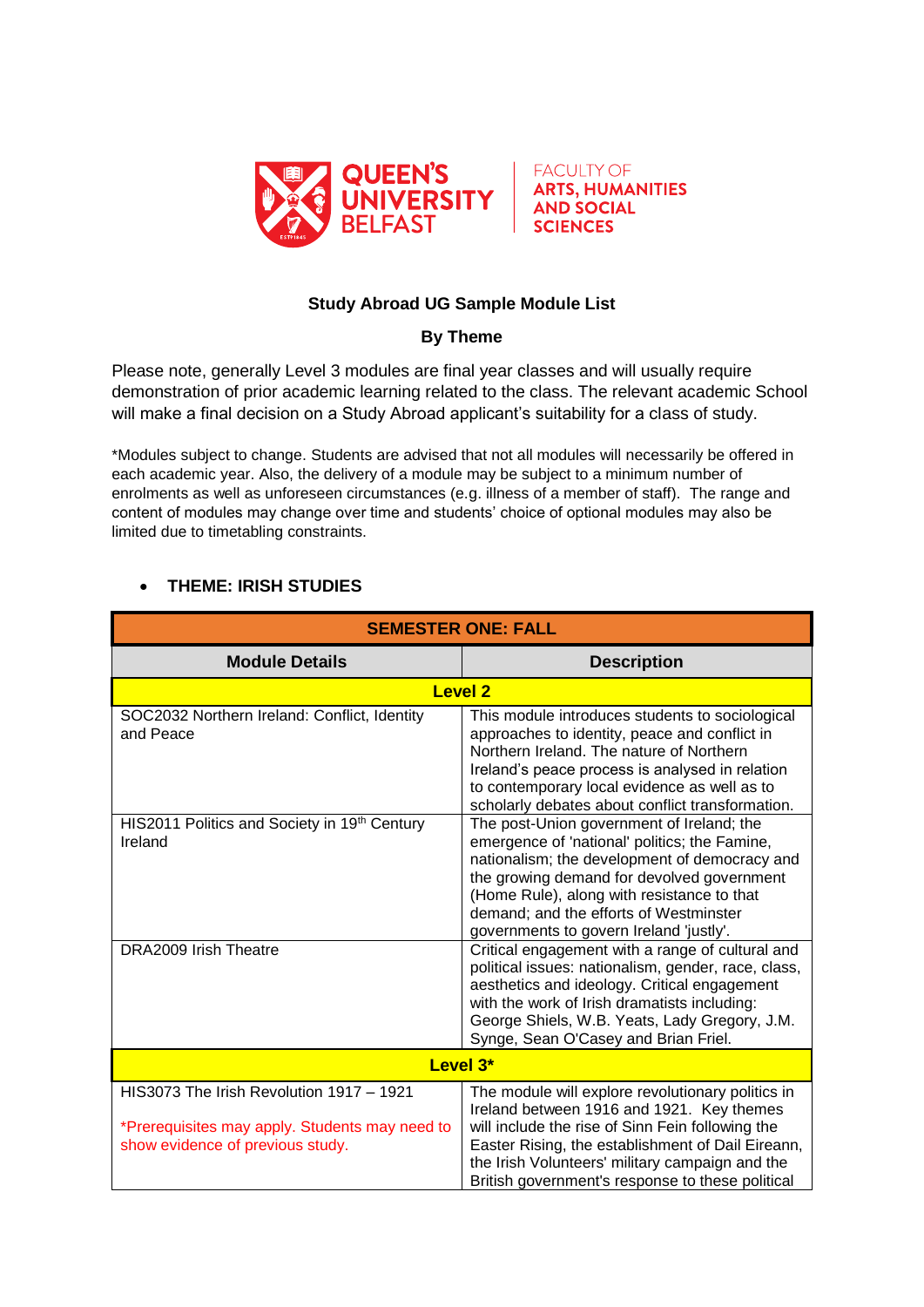| PAI3005 The Politics of Irish Literature<br>*Prerequisites may apply. Students may need to<br>show evidence of previous study. | and military challenges. The course will make<br>use of a wide range of local and thematic<br>studies to investigate controversial questions<br>relating to the Irish revolution: what factors<br>motivated republicans, how important was<br>sectarianism in revolutionary violence, why did<br>some areas of the country see little fighting and<br>how important a factor was the north?<br>This module examines Irish political and cultural<br>debates and battles about identity, society, the<br>past and the future, as revealed through written<br>sources (novels, plays, polemical literature,<br>history-writing, journalism) from the eighteenth<br>century to the present day. Literature has had,<br>and continues to have, an important role in<br>manifesting and influencing political<br>consciousness in Ireland. This module<br>considers the production of a range of Irish<br>writing, and the importance that texts had in                                                                                                                                                                                                                                                                                                                                                                                                                                                                                                                                                                             |
|--------------------------------------------------------------------------------------------------------------------------------|--------------------------------------------------------------------------------------------------------------------------------------------------------------------------------------------------------------------------------------------------------------------------------------------------------------------------------------------------------------------------------------------------------------------------------------------------------------------------------------------------------------------------------------------------------------------------------------------------------------------------------------------------------------------------------------------------------------------------------------------------------------------------------------------------------------------------------------------------------------------------------------------------------------------------------------------------------------------------------------------------------------------------------------------------------------------------------------------------------------------------------------------------------------------------------------------------------------------------------------------------------------------------------------------------------------------------------------------------------------------------------------------------------------------------------------------------------------------------------------------------------------------------------|
|                                                                                                                                | both reflecting and shaping historical                                                                                                                                                                                                                                                                                                                                                                                                                                                                                                                                                                                                                                                                                                                                                                                                                                                                                                                                                                                                                                                                                                                                                                                                                                                                                                                                                                                                                                                                                         |
|                                                                                                                                | awareness, political thought, and identity.                                                                                                                                                                                                                                                                                                                                                                                                                                                                                                                                                                                                                                                                                                                                                                                                                                                                                                                                                                                                                                                                                                                                                                                                                                                                                                                                                                                                                                                                                    |
| PAI3064 Northern Ireland: A Case Study<br>*Prerequisites may apply. Students may need to<br>show evidence of previous study.   | This module will explore the dynamics of the<br>Northern Ireland conflict with reference to its<br>wider political context, and examine the peace<br>process with consideration of its international<br>and comparative dimensions. Accordingly, it will<br>consider the Northern Ireland problem as a<br>residue of the historic conflict between Britain<br>and Ireland, and a failure to resolve political<br>relationships in these islands. The module will<br>reflect on how these relationships have evolved<br>in recent decades, and how international factors<br>have played an ultimately positive part in this.<br>For example, it will examine the role of<br>European integration in facilitating a more co-<br>operative relationship between London and<br>Dublin over Northern Ireland, and how the White<br>House was able to overcome unionist<br>suspicions of Irish-American interference to play<br>a highly constructive supporting role in the<br>peace process. It will also attempt to evaluate<br>critically the success of the peace process, both<br>in terms of relations between the two<br>communities in Northern Ireland, and more<br>broadly between Britain and Ireland. Finally, the<br>module will consider debates as to whether the<br>Northern Ireland peace process and Good<br>Friday Agreement provide a "model" for ending<br>conflict in regions such as the Basque country,<br>or an influence on developments such as the<br>creation of a power-sharing constitution in Iraq. |
|                                                                                                                                | The provisional lecture schedule will be as<br>follows:<br>1. Introduction and administration<br>2. The historical roots of the Northern Ireland<br>problem<br>3. Partition and the failure to resolve British-Irish<br>political relations                                                                                                                                                                                                                                                                                                                                                                                                                                                                                                                                                                                                                                                                                                                                                                                                                                                                                                                                                                                                                                                                                                                                                                                                                                                                                    |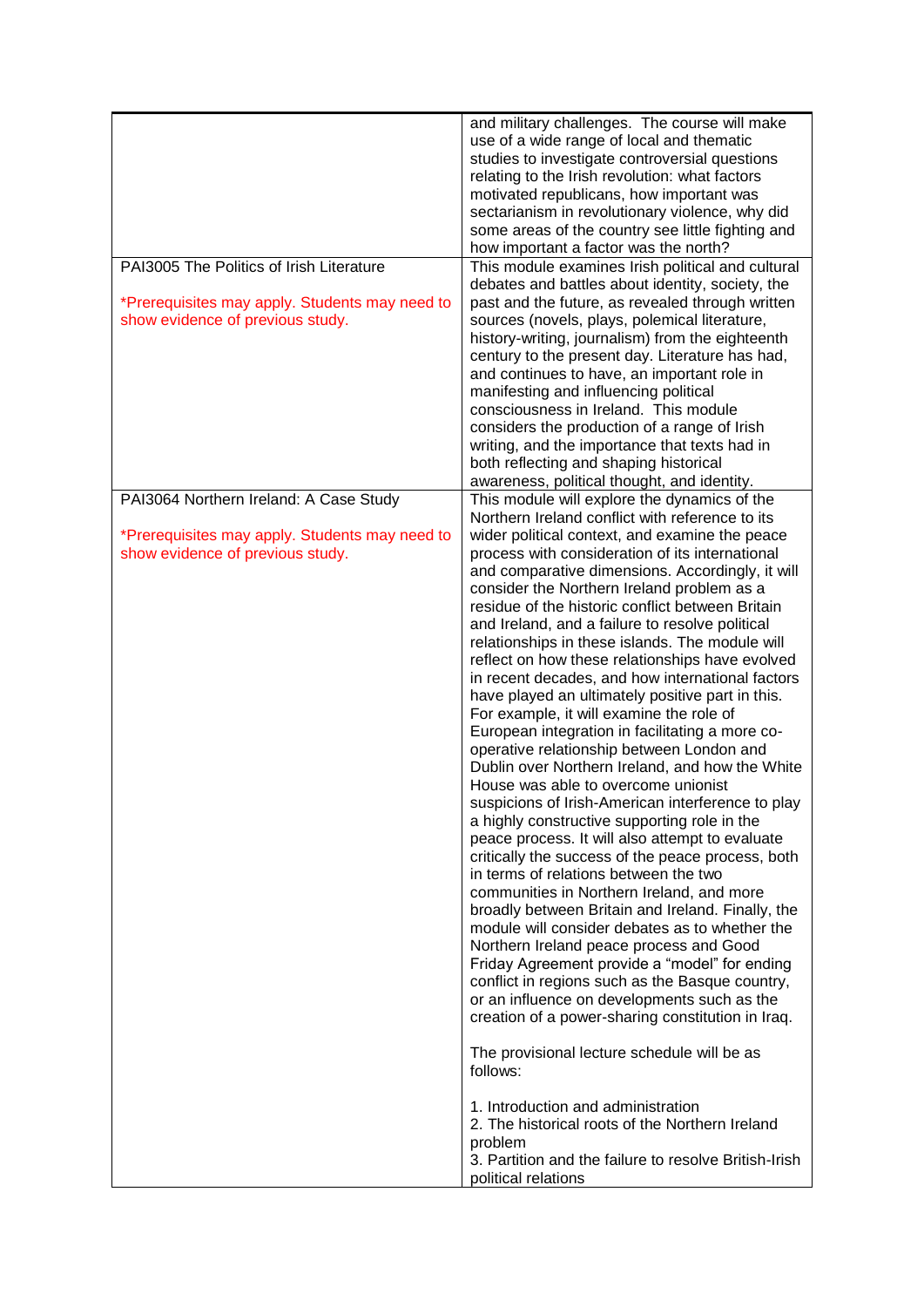|                                                                                                                                                                   | 4. The dynamics of the Northern Ireland<br>problem<br>5. The dynamics of the peace process:<br>reflection of a changing balance of power?<br>6. Europe and the Northern Ireland problem:<br>restructuring British-Irish relations<br>7. The US and the Northern Ireland problem:<br>from malign influence to honest broker?<br>8. Evaluating the peace process: "benign<br>apartheid" or accommodation as a means to<br>reconciliation?<br>9. The Good Friday Agreement: historical<br>significance and potential for evolution in a<br>changing British-Irish space<br>10. Assessing the "exportability" of the Northern<br>Ireland "model": lessons for other conflict                                                                                                                                                                                                                                                 |
|-------------------------------------------------------------------------------------------------------------------------------------------------------------------|--------------------------------------------------------------------------------------------------------------------------------------------------------------------------------------------------------------------------------------------------------------------------------------------------------------------------------------------------------------------------------------------------------------------------------------------------------------------------------------------------------------------------------------------------------------------------------------------------------------------------------------------------------------------------------------------------------------------------------------------------------------------------------------------------------------------------------------------------------------------------------------------------------------------------|
|                                                                                                                                                                   | regions?                                                                                                                                                                                                                                                                                                                                                                                                                                                                                                                                                                                                                                                                                                                                                                                                                                                                                                                 |
| HIS3065 Presbyterians in Ulster 1690 - 1840<br>*Prerequisites may apply. Students may need to<br>show evidence of previous study.                                 | 11. Summary and conclusions<br>In this module you will study the religious,<br>political, social, and economic history of the<br>Presbyterian community in the north of Ireland<br>from the late seventeenth century to 1840<br>through engagement with an extensive range of<br>primary sources. Major themes include: the<br>definition and identity of Presbyterianism in<br>Ulster; the changing social and economic profile<br>of Presbyterian society; the relationship of<br>Presbyterians to the state and the established<br>church; emigration to colonial America; the<br>contribution of Ulster Presbyterians to the<br>development of the 'Scottish Enlightenment'; the<br>persistence and importance of conservative<br>theologies; Presbyterian leadership in political<br>reform and radicalism, especially the United<br>Irishmen and the 1798 rebellion; political and<br>religious change after 1800. |
| DRA3042 Post-Conflict Drama: Performing the<br>Northern Irish Peace Process<br>*Prerequisites may apply. Students may need to<br>show evidence of previous study. | This module will investigate a selection of key<br>canonical and contemporary works of Northern<br>Irish drama produced over the past 30 years of<br>the Troubles through an examination of the work<br>of Brian Friel and Frank McGuinness, Martin<br>Lynch, Marie Jones, Gary Mitchell and others. It<br>will investigate how the Troubles posed<br>particular ideological/aesthetic challenges for<br>playwrights. The module will explore how<br>different authors/theatre companies creatively<br>and critically responded to the Troubles and will<br>examine the complex interrelationships between<br>theatre, politics, performance, society and the<br>state.                                                                                                                                                                                                                                                  |

| <b>SEMESTER TWO: SPRING</b>                                                   |                                                                                              |  |
|-------------------------------------------------------------------------------|----------------------------------------------------------------------------------------------|--|
| <b>Module Details</b>                                                         | <b>Description</b>                                                                           |  |
| Level 1                                                                       |                                                                                              |  |
| ANT1006 Understanding Northern Ireland:<br>History, Politics and Anthropology | This module will use a variety of historical,<br>political, sociological and anthropological |  |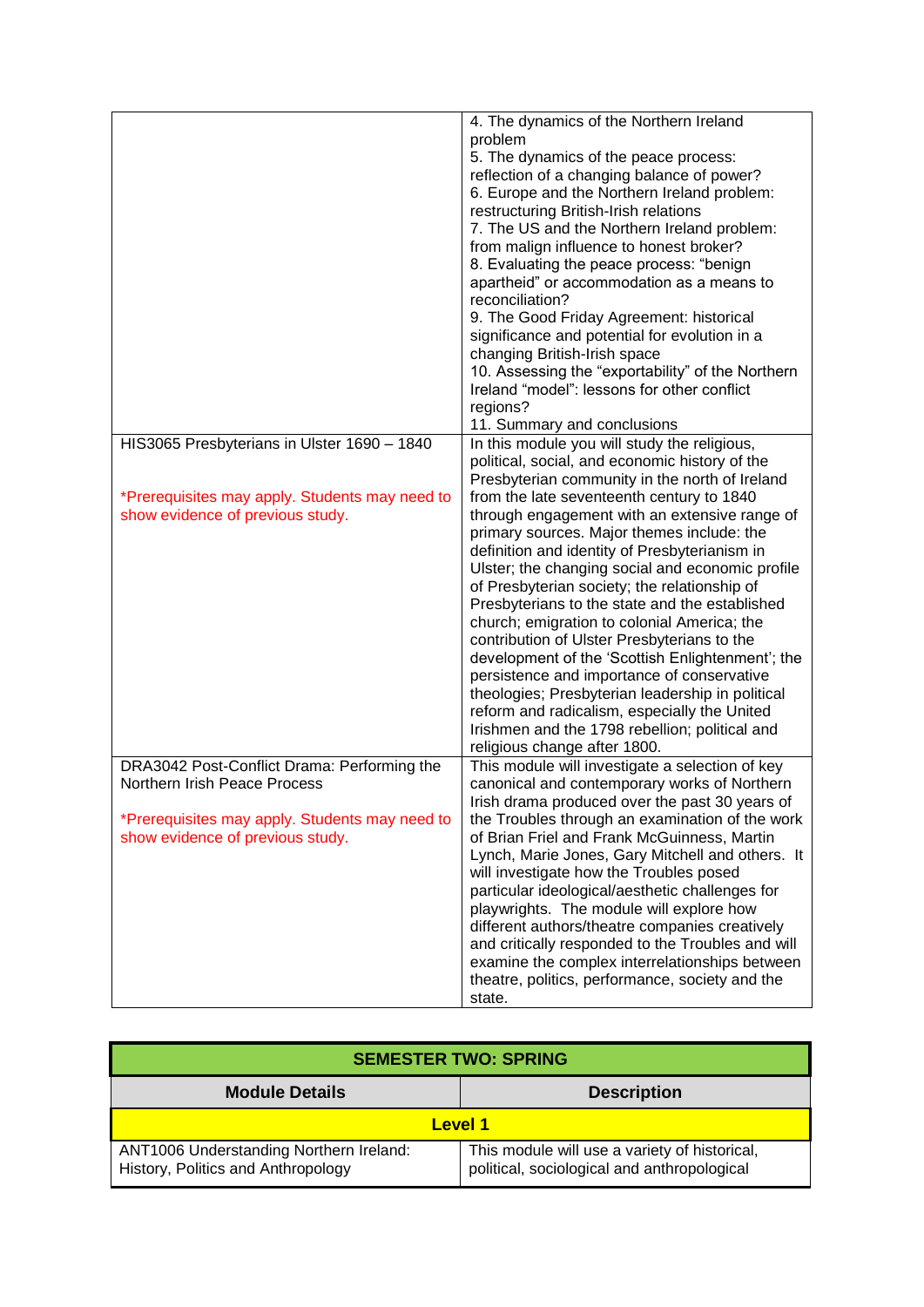|                                                                                                                                    | perspectives to look at key issues relating to<br>Northern Ireland. The course will provide an<br>overview of the history and politics of the state<br>of Northern Ireland. It will use anthropological<br>understandings of ethnicity and nationalism to<br>examine how Unionism and Irish Nationalism<br>developed. It will look in detail at the various<br>political solutions which have been applied to<br>'the Province', with a particular focus on the<br>Peace Process. It will examine the realities and<br>legacies of the conflict since the signing of the<br>1998 Agreement. It will explore the development<br>of cultural and political 'traditions' examining, in<br>particular, change and continuity in Irish society.                                    |  |
|------------------------------------------------------------------------------------------------------------------------------------|-------------------------------------------------------------------------------------------------------------------------------------------------------------------------------------------------------------------------------------------------------------------------------------------------------------------------------------------------------------------------------------------------------------------------------------------------------------------------------------------------------------------------------------------------------------------------------------------------------------------------------------------------------------------------------------------------------------------------------------------------------------------------------|--|
| CEL1033 Celtic Mythology                                                                                                           | This module will explore the evidence for the<br>religion and beliefs of the Celtic-speaking<br>peoples from the earliest times as found in<br>ancient and medieval sources in Ireland, Britain<br>and the Continent with particular focus on<br>Ireland. We will examine the evidence for early<br>Irish mythology, the native gods and the<br>Otherworld. You will also study the nature of the<br>surviving sources to enable you to assess their<br>reliability and determine how they can be<br>properly used for the study of early Irish and<br>Celtic history and belief.                                                                                                                                                                                             |  |
|                                                                                                                                    | <b>Level 2</b>                                                                                                                                                                                                                                                                                                                                                                                                                                                                                                                                                                                                                                                                                                                                                                |  |
| PAI2013 Irish Politics                                                                                                             | An examination of the Politics of Ireland (North<br>and South) since 1920.                                                                                                                                                                                                                                                                                                                                                                                                                                                                                                                                                                                                                                                                                                    |  |
| HIS2012 Politics and Society in 20 <sup>th</sup> Century<br>Ireland                                                                | Home Rule or Union?; self-help, gaelic revival<br>and parliamentary politics; land legislations;<br>separatism; the crisis years, 1910-14; war,<br>rebellion and change; partition, independence<br>and devolution.                                                                                                                                                                                                                                                                                                                                                                                                                                                                                                                                                           |  |
| ENG2081 Irish Literature                                                                                                           | This module introduces students to the<br>extraordinary diversity and achievement of Irish<br>literature, from the Act of Union in 1800 to the<br>late twentieth century. The module is<br>chronologically structured, and places particular<br>emphasis on situating texts in their wider<br>historical contexts, as well as developing their<br>relations to broader European movements and<br>traditions. Encompassing poetry, fiction, and<br>drama, the module considers a range of<br>themes, such as romanticism, gender, the<br>gothic, cultural nationalism, the politics of<br>modernity, liminality and exile, and northern<br>perspectives on an Irish tradition. Writers<br>studied will include W. B. Yeats, James Joyce,<br>Samuel Beckett, and Seamus Heaney. |  |
| Level 3*                                                                                                                           |                                                                                                                                                                                                                                                                                                                                                                                                                                                                                                                                                                                                                                                                                                                                                                               |  |
| SOC3005 Issues in Contemporary Irish Society<br>*Prerequisites may apply. Students may need to<br>show evidence of previous study. | The module aims to develop a sociological<br>understanding of the dramatic social change<br>which has occurred in recent times on the island<br>of Ireland (particularly Northern Ireland). This<br>will be accomplished by focusing on a series of                                                                                                                                                                                                                                                                                                                                                                                                                                                                                                                           |  |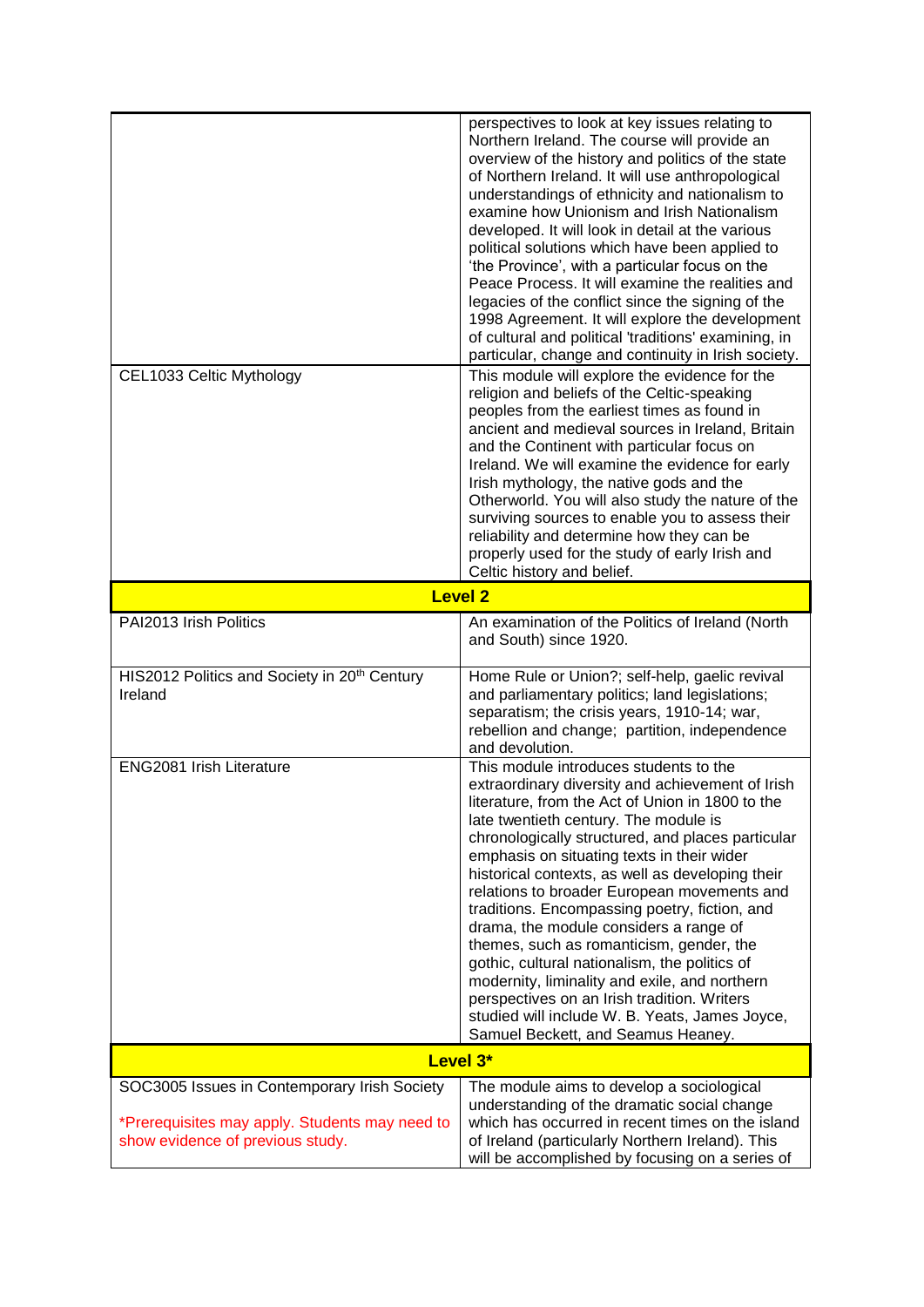|                                                                                                                                                                         | key issues which help to illustrate both the scale<br>and the nature of the transformations involved.                                                                                                                                                                                                                                                                                                                                                                                                                                                                                                                                                                                                                                                                                                                                                                                                                                                                                                                                                                                                                                                                                                                                              |
|-------------------------------------------------------------------------------------------------------------------------------------------------------------------------|----------------------------------------------------------------------------------------------------------------------------------------------------------------------------------------------------------------------------------------------------------------------------------------------------------------------------------------------------------------------------------------------------------------------------------------------------------------------------------------------------------------------------------------------------------------------------------------------------------------------------------------------------------------------------------------------------------------------------------------------------------------------------------------------------------------------------------------------------------------------------------------------------------------------------------------------------------------------------------------------------------------------------------------------------------------------------------------------------------------------------------------------------------------------------------------------------------------------------------------------------|
| ENG3330 Irish Gothic<br>*Prerequisites may apply. Students may need to<br>show evidence of previous study.                                                              | This module explores Ireland's unique<br>contribution to the Gothic through an<br>extraordinary range of texts that encompasses<br>classics of the genre (such as Bram Stoker's<br>Dracula) alongside lesser-known writers such as<br>Gerald Griffin and James Clarence Mangan.<br>Whilst the reading for the module exemplifies<br>the formal diversity of the genre, particular<br>emphasis is placed on the accelerating use of<br>the short story as a literary vehicle for terror<br>(notably in the work of Sheridan Le Fanu and<br>Elizabeth Bowen). The module pursues several<br>interrelated lines of intellectual inquiry: the<br>longstanding perception of Ireland as a site of<br>Gothic horror; the role of Gaelic folklore and<br>myth in creating supernatural terror; the<br>reception and development of Gothic themes in<br>Irish writing; and current critical debates in the<br>field. In tracing the widespread prevalence of<br>Gothic motifs and themes, the module seeks to<br>delineate the contours of a distinctive aesthetic,<br>and reflects on questions of colonial and gender<br>politics, as well as dilemmas of national and<br>sexual identities as they appear in the dark<br>glass of Irish Gothic writing. |
| HIS3109 Age of Anxiety: Irish Culture and<br>Society in Interwar European Context<br>*Prerequisites may apply. Students may need to<br>show evidence of previous study. | This comparative history module explores<br>culture and society in southern Ireland and<br>Europe during the interwar period. In Ireland,<br>this was a period shaped by the aftermath of<br>war and revolution and efforts to establish an<br>independent Irish state. Throughout Europe,<br>and in Ireland, this was a period characterised<br>by social and political change and public unease<br>as the impact of the Great War, the rise of new<br>ideologies such as fascism and communism,<br>and the onset of radical social, cultural and<br>technological changes challenged traditional<br>society. Focusing on debates about gender,<br>sexuality, health and welfare, morality,<br>technology, the media and the role of the state,<br>this module will examine the extent to which<br>Irish society was shaped by concerns and<br>influences prevalent throughout interwar<br>Europe.                                                                                                                                                                                                                                                                                                                                                |
| PAI3058 Political Parties and Elections in<br>Northern Ireland<br>*Prerequisites may apply. Students may need to<br>show evidence of previous study.                    | This module analyses political parties and<br>elections in Northern Ireland. The module is<br>motivated by the following simple question:<br>What drives citizens' party choice in Northern<br>Ireland elections. The module situates the<br>Northern Ireland case in the context of the<br>international literature on political and electoral<br>institutions. Specifically, given the<br>consociational institutional context of Northern<br>Ireland, what expectations should we have of<br>how citizens choose parties at election time?<br>The module assesses the relative importance of                                                                                                                                                                                                                                                                                                                                                                                                                                                                                                                                                                                                                                                    |